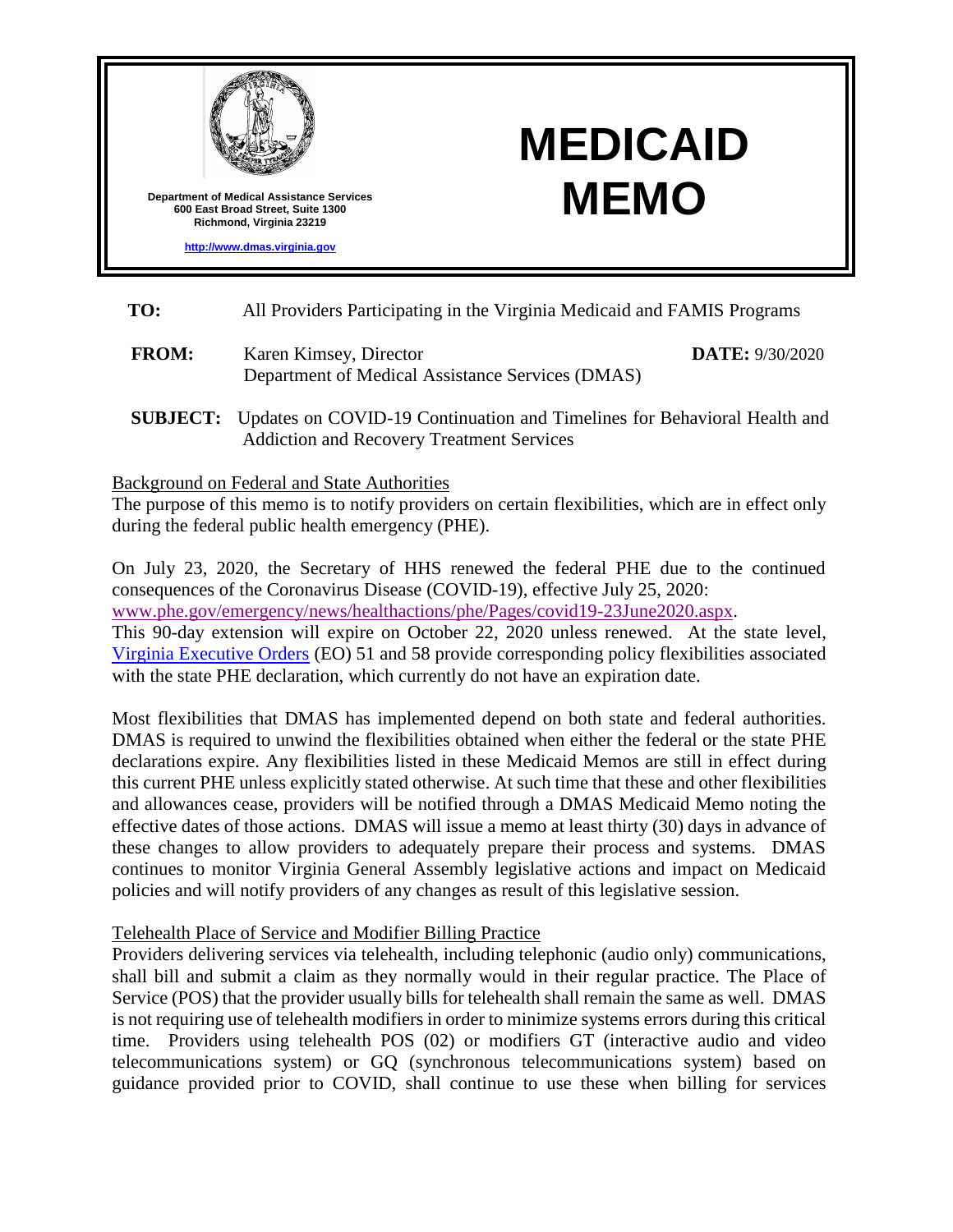delivered via telehealth. DMAS will issue a memo on specific billing policies for telehealth delivery at a future date.

Behavioral Health and Addiction and Recovery Treatment Services (ARTS) Flexibilities This memo summarizes the Agency's guidance on the flexibilities available to Behavioral Health and ARTS providers in light of the federal and state PHEs presented by the COVID-19 virus. These flexibilities and clarifications were originally detailed in the following Behavioral Health and ARTS memos: 1) March 19, 2020, "*Provider Flexibilities Related to COVID-19*"; 2) March 27, 2020, "*Clarifications and Changes: Behavioral Health and ARTS Provider Flexibilities Related to COVID-19*"; 3) June 11, 2020, "*Behavior Therapy Provider Flexibility Update*"; and 4) July 1, 2020, "*Group-Based Service Delivery in Behavioral Health and ARTS Update*".

DMAS has merged the flexibilities in the above memos related to Behavioral Health and ARTS and included this language in the "Behavioral Health and ARTS Policy Continuation and Timelines" section below. Underlined text in this memo below represents new clarifications.

## **BEHAVIORAL HEALTH AND ARTS POLICY CONTINUATION AND TIMELINES -EFFECTIVE MARCH 19, 2020** POLICY FLEXIBILITIES APPLICABLE TO BEHAVIORAL HEALTH AND ARTS

## *Trauma Informed Care*

Providers are encouraged to continue to provide interventions and formulate responses to COVID-19 guided by trauma informed care (TIC) principles: trustworthiness, equity, choice, collaboration, empowerment, and safety. Providers are encouraged to consider these principles as they navigate the implementation of flexibilities outlined in this guidance.

## *Recommendations for Reducing Transmission*

Please follow the guidance issued by the [Department of Behavioral Health and Developmental](http://www.dbhds.virginia.gov/covid19)  [Services](http://www.dbhds.virginia.gov/covid19) (DBHDS), the [Centers for Disease Control](https://www.cdc.gov/coronavirus/2019-ncov/index.html) (CDC), the [Substance Abuse and Mental](https://www.samhsa.gov/coronavirus)  [Health Services Administration](https://www.samhsa.gov/coronavirus) (SAMHSA) and the [Virginia Department of Health](https://www.vdh.virginia.gov/coronavirus/) (VDH).

## *Telehealth Services*

DMAS is not requiring face-to-face delivery of Behavioral Health and ARTS services during the COVID-19 PHE. DMAS is allowing for telehealth (including telephonic) delivery of all Behavioral Health and ARTS services with several exceptions; these are differentiated below.

Allowable services via telehealth and telephonic delivery:

- Care coordination and case management;
- Peer Recovery Support Services;
- All service needs assessments (including the Comprehensive Needs Assessment (CNA), the Independent Assessment Certification, and Coordination Team (IACCT) assessment and the American Society of Addiction Medicine (ASAM) Multidimensional Assessment) and all treatment planning activities;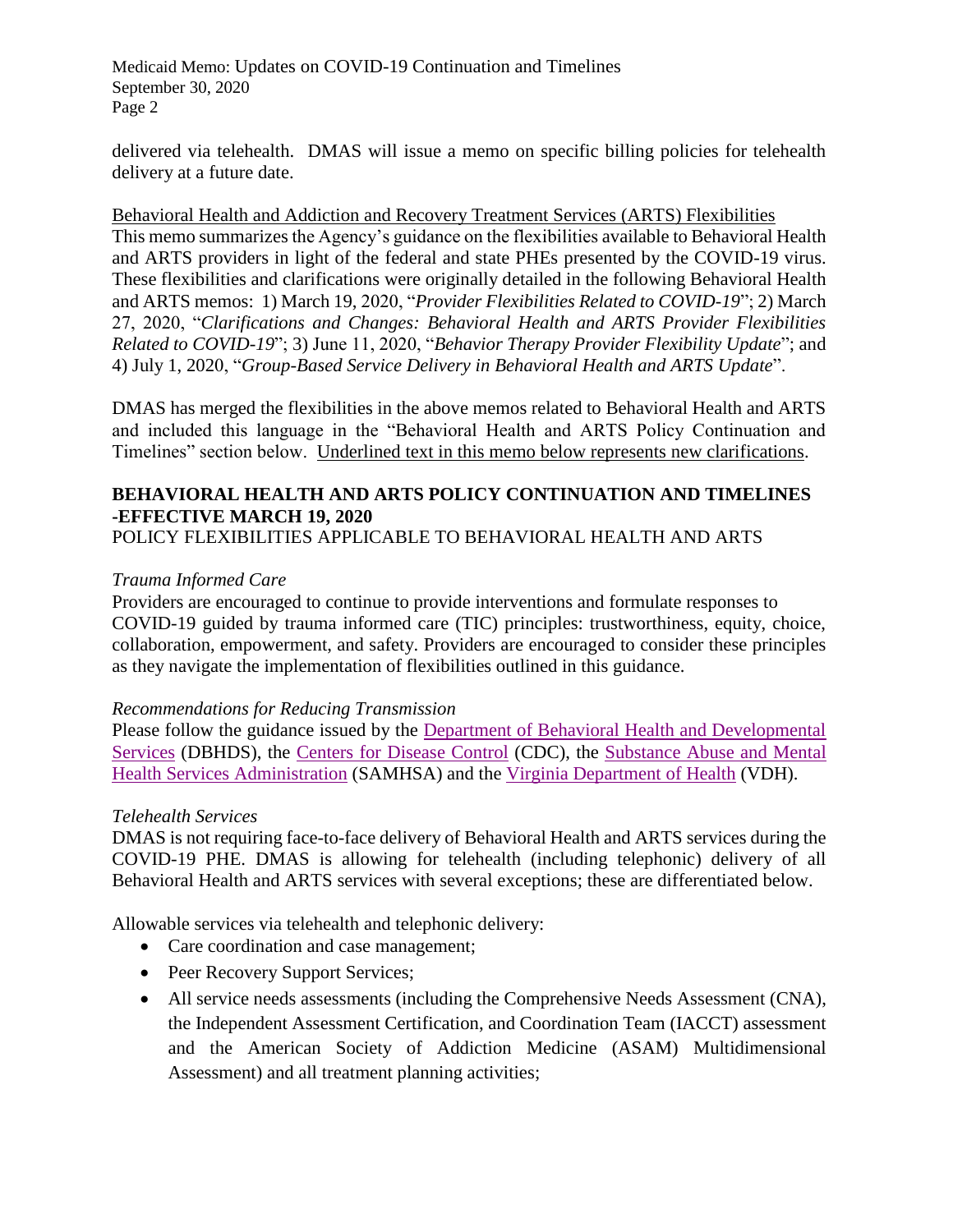Medicaid Memo: Updates on COVID-19 Continuation and Timelines September 30, 2020 Page 3

- Outpatient psychiatric services (this includes both medication management and psychotherapy services);
- Community Mental Health and Rehabilitation Services (CMHRS); and
- ARTS Levels of Care including the following:
	- o substance use intensive outpatient and partial hospitalization programs (ASAM Levels 2.1 and 2.5);
	- o opioid treatment services (Opioid Treatment Programs (OTPs) and Preferred Office-Based Opioid Treatment (OBOT));
	- o substance use outpatient services (ASAM Level 1.0);
	- o early intervention services (ASAM Level 0.5);
	- o substance use care coordination and case management; and
	- o withdrawal management services.

## *Telehealth and Inpatient/Residential Settings*

The applicable per diem or diagnostic related groups (DRG) rates for therapeutic group homes, psychiatric residential treatment facilities, ASAM Level 3.1 through 4.0 and inpatient psychiatric hospitalizations will not be billable through telehealth. The professional activities within these services including assessments, therapies (individual, group, and family), care coordination, team meetings, and treatment planning are allowable via telehealth.

## *Home as Originating Site*

DMAS is allowing a member's home to serve as the originating site for members. This is particularly important for those who are quarantined, are diagnosed with and/or demonstrating symptoms of COVID-19, and/or are at high risk of serious illness from COVID-19. Clinicians shall use clinical judgment when determining the appropriate use of home as the originating site. The originating site fee is not available for reimbursement when the patient's home is the originating site.

## *Documentation for Behavioral Health and ARTS Providers*

Services delivered via telehealth (including telephonic communications) must have accompanying documentation in the member's record that states the alternative location used and that the service was delivered via telehealth to support access to care during the PHE. The mode of delivery shall also be included in any new or subsequent service authorization requests. DMAS recognizes that providers may have limited or no access to their offices, and members' physical records or other team members and that this may create barriers to obtaining necessary signatures on documentation. Thus, providers shall update documentation and treatment plans (including individual service plans (ISPs), interdisciplinary plans of care (IPOCs)) with at least notation that verbal consent was obtained and providers shall make reasonable attempts to obtain appropriate physical signatures within 45 days after the end of the PHE. Provider and member electronic, including telephonically recorded, signatures are acceptable during the PHE. Providers need to ensure that the person "signing" is the intended individual, an authorized or someone acting responsibly for the individual. Providers do not need to attempt to obtain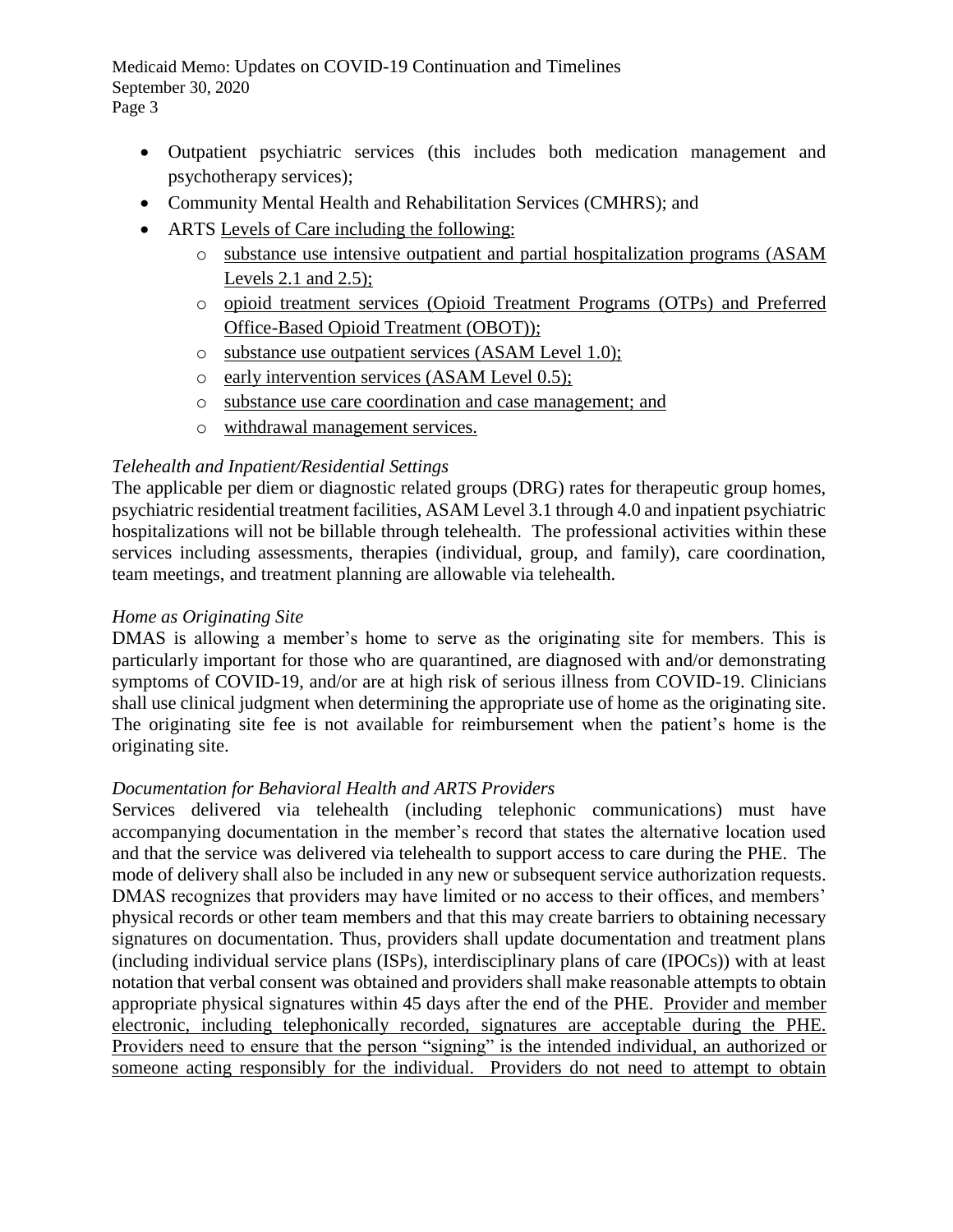## physical signatures after the end of the PHE from individuals who have been discharged from the provider's services.

In regards to obtaining clinician signatures on relevant documentation, each provider shall make reasonable attempts to obtain signatures from the clinicians or document receiving the clinician's verbal consent or sign-off, with the name of the clinician and the date of receipt. If the clinician is unable to sign-off on documentation, the clinician shall maintain documentation of verbal consent or sign-off in their files.

## *Allowance of Face-to-Face Delivery of Group Services*

As of July 1, 2020, DMAS resumed reimbursement for face-to-face delivery of group-based services. DMAS advises that providers carefully weigh the vulnerabilities and benefits of resuming face-to-face group services. Group-based providers are reminded that they retain, until further notice, the ability to offer services individually or through individual or group telehealth or telephonic contact. Providers are encouraged to prioritize the health and safety of members and their staff and to consider member preferences, engagement and optimal access to care. Providers who elect to provide face-to-face services should integrate guidance provided through the CDC, VDH, and any relevant licensing bodies.

For initial and continued stay reviews, a service authorization request shall be completed for those services that require a service authorization to verify medical necessity and appropriateness of the service delivery model.

## *Provider Qualifications and Licensure Requirements*

Provider qualifications, licensure requirements, and the structure of the services shall remain intact. Thus Qualified Mental Health Professionals (QMHPs), Licensed Mental Health Professional (LMHP) Supervisees (LMHP-S), LMHP Residents (LMHP-R) and LMHP Residents in Psychology (LMHP-RP) must remain working under the direction of an LMHP. Licensed Behavior Analysts (LBA) and Licensed Assistant Behavior Analysts (LABA) must provide supervision to unlicensed staff (i.e. technicians) and LABAs must remain working under the direction of a LBA.

Within the ARTS benefit, Certified Substance Abuse Counselors (CSAC) and CSAC-Supervisees must remain working under the direction of licensed providers authorized by the Board of Counseling. Providers licensed in the state of Virginia, but located outside the state of Virginia, are allowed to provide telehealth services to individuals in Virginia. Provider Types allowed to bill for Medicaid services will remain the same regardless of the delivery method (face-to-face vs. telehealth). The Department of Health Professions allowed for temporary licensure by endorsement of behavioral health clinicians whose licenses are issued by another state. Such temporary licenses expired on September 8, 2020. Practitioners who obtained these temporary licenses will not meet DMAS requirements for reimbursement effective September 9, 2020 unless they obtain a full Virginia license.

Virginia Medicaid allows for physicians (those licensed to practice medicine) who are actively licensed in states bordering Virginia but are not licensed in Virginia to continue to see their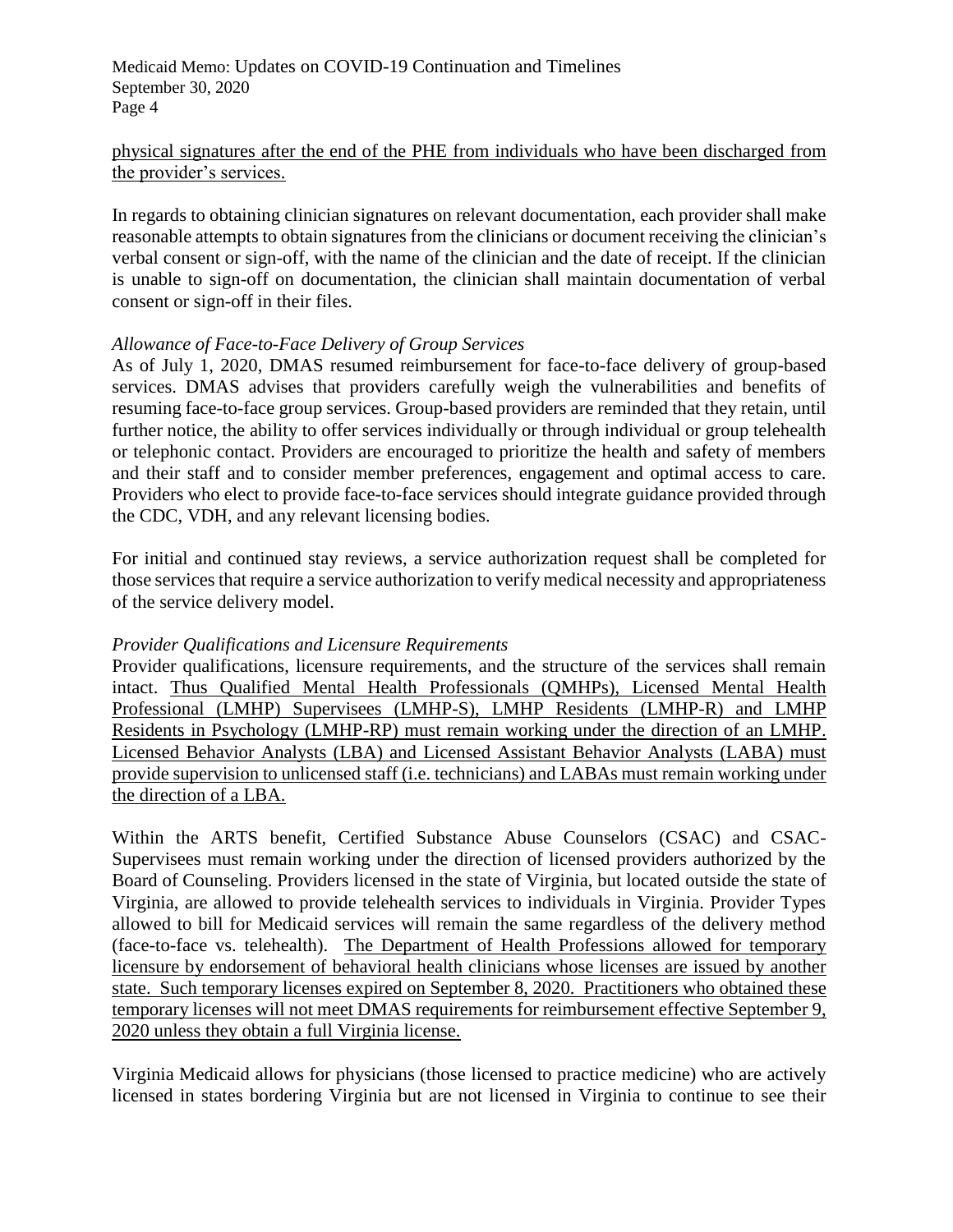Medicaid Memo: Updates on COVID-19 Continuation and Timelines September 30, 2020 Page 5

Virginia resident patients via telemedicine/telehealth or telephonic communications. The Board of Medicine requires that physicians must have an established relationship with the patient to meet this allowance.

# *Service Authorizations for Behavioral Health and ARTS*

A 14-day grace period will be granted for the submission of Behavioral Health Authorizations within CMHRS, Assessments, Psychotherapies, Inpatient Treatment Services, and ARTS Levels of Care:

- Medicaid managed care organizations (MCOs) and Magellan of Virginia will allow up to 14 days after the start of a new behavioral health or ARTS service or after the expiration of an existing authorization for a service authorization request to be submitted from the provider to the MCO or Magellan of Virginia.
- This grace period does not waive medical necessity requirements for the services or other requirements currently set forth in policies for submissions of service authorization requests.
- This grace period does not guarantee payment.

# *Policy Flexibilities Applicable to Behavioral Health Services*

- Therapeutic Day Treatment (TDT), Intensive In-Home Services (IIH), Mental Health Skill-Building (MHSS), Intensive Community Treatment (ICT) and Psychosocial Rehabilitation (PSR).
	- o Service delivery may be provided outside of the school setting, office setting, or clinic setting for the duration of the PHE.
	- o Face-to-face service requirements will continue to be waived, but documentation shall justify the rationale for the service through a different model of care until otherwise notified. The goals, objectives, and strategies of the ISP shall be updated to reflect any change or changes in the individual's progress and treatment needs, including changes impacting the individual related to COVID-19**,** as well as any newly identified problem. Documentation of this review shall be added to the individual's medical record as evidenced by the dated signatures of the LMHP, LMHP-R, LMHP-RP, LMHP-S, QMHP-A, QMHP-C, or QMHP-E and the individual.
	- o For youth participating in both TDT and IIH, TDT should not be used in person in the home as this would be a duplication of services. TDT may be provided through telehealth to youth receiving IIH (in person or via telehealth) as long as services are coordinated to avoid duplication and ensure efficacy of the treatment provided.
	- o TDT providers licensed for school-based and non-school based care may provide services outside of the school, including during the summer, with their current license due to current needs to maintain social distancing. Providers are reminded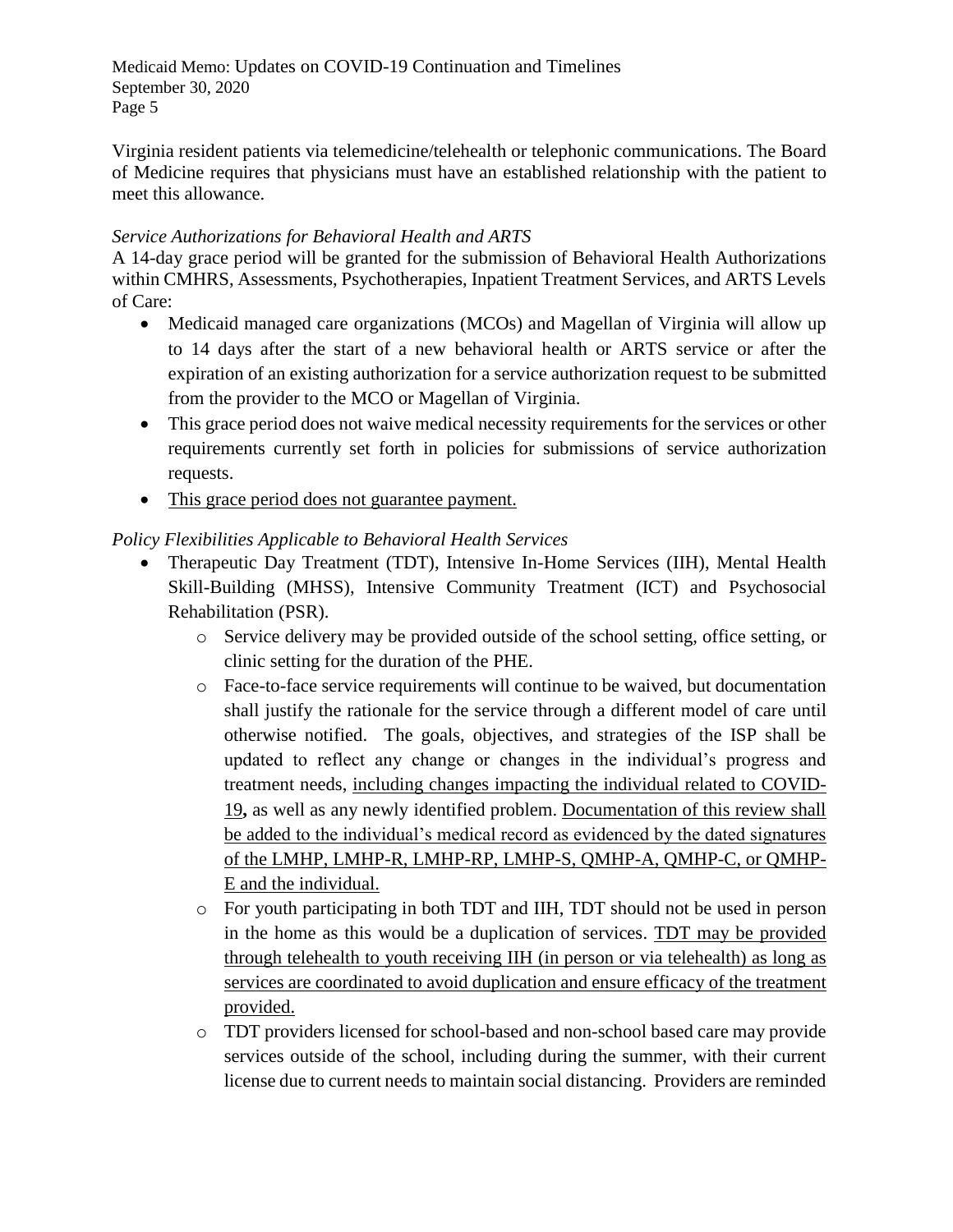that they must report to DBHDS Office of Licensing any changes to their programs that have occurred as a result of COVID-19.

- o The service authorization request for new services will be used to track which members are continuing to receive these services, assess the appropriateness of the services being delivered via different modes of treatment, and to determine if this is an appropriate service to meet the member's needs.
- o During the PHE, TDT, IIH, MHSS, ICT and PSR providers may bill for one unit on days when a billable service is provided, even if time spent in billable activities does not reach the time requirements to bill a service unit. This allowance only applies to the first service unit and does not apply to additional time spent in billable activities after the time requirements for the first service unit is reached. Providers shall bill for a maximum of one unit per day if any of the following apply:
	- The provider is only providing services through telephonic communications. If only providing services through telephonic communications, the provider shall bill a maximum of one unit per member per day, regardless of the amount of time of the phone call(s).
	- The provider is delivering services through telephonic communications, telehealth or face-to-face and does not reach a full unit of time spent in billable activities.
	- The provider is delivering services through any combination of telephonic communications, telehealth and in-person services and does not reach a full unit of time spent in billable activities.
- o Individuals who have not participated in a service in 30 days do not have to be discharged from the service. If the service authorization period ends, a new authorization request shall be made for the service to continue.
- Behavioral Therapy
	- o Services are geared to be provided in settings that are natural or typical for the child or adolescent and may vary during the PHE. Behavioral Therapy may only be provided in the school setting (includes in–person or virtual learning) when the purpose is for observation and collaboration related to behavior and skill acquisition (not direct therapy) and services have been authorized by the school, parent and provider and included in the ISP.
	- o Face-to-face service requirements will continue to be waived, but documentation shall justify the rationale for the service through a different model of care until otherwise notified. The goals, objectives, and strategies of the ISP shall be updated to reflect any change or changes in the individual's progress and treatment needs, including changes impacting the individual to COVID-19, as well as any newly identified problem. Documentation of this review shall be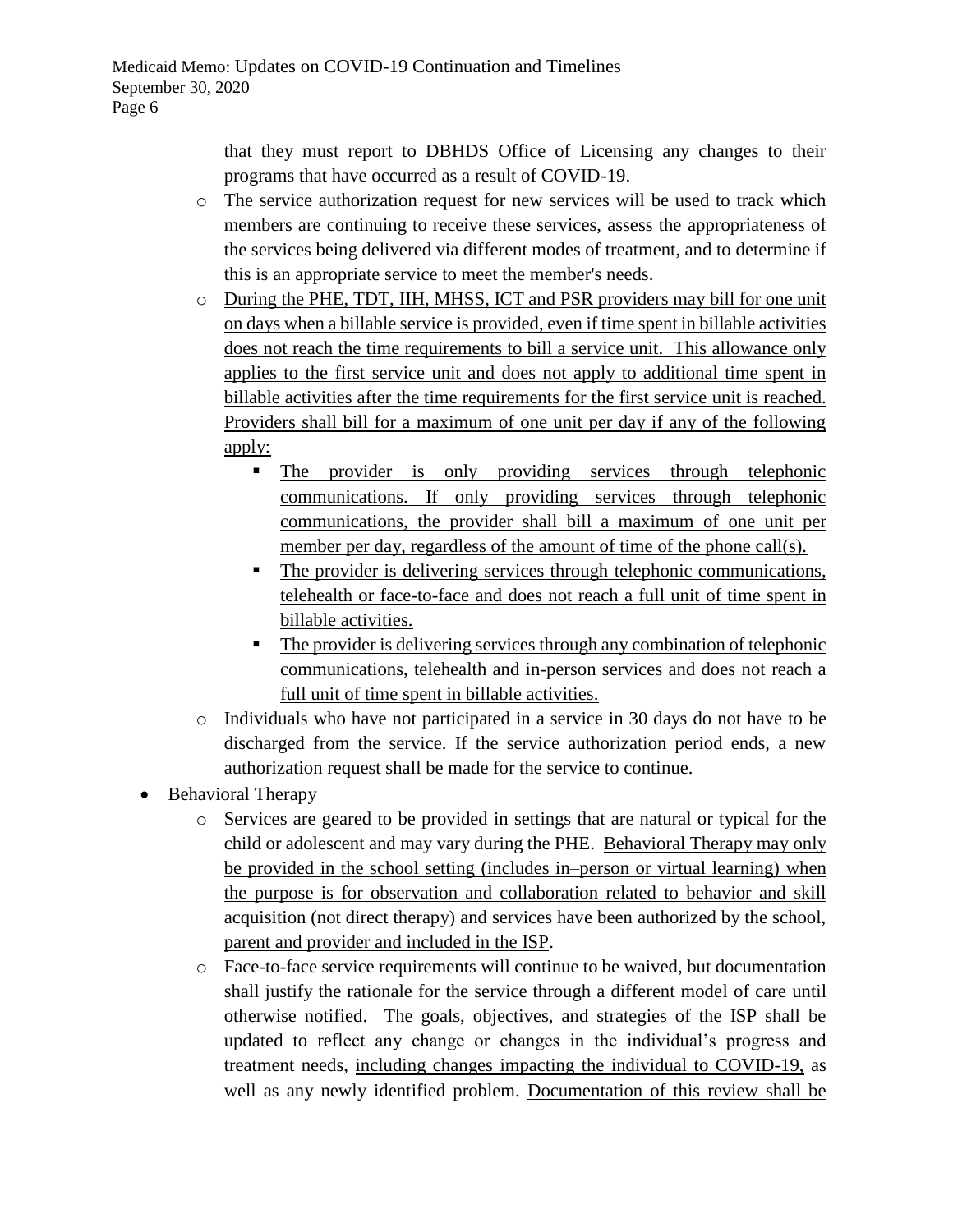added to the individual's medical record as evidenced by the dated signatures of the LMHP, LMHP-R, LMHP-RP, LMHP-S, LBA or LABA.

- o One service unit equals 15 minutes for this level of care. Effective June 11, 2020, Behavioral Therapy providers **do not** have a one unit max limit per day for audioonly communications.
- o For Behavior Therapy services, a physician letter, referral, or determination is not required for submission of a service authorization. The MCO and Magellan of Virginia shall review the request and make a determination without the physician referral. The physician referral, letter or determination shall be completed within at least 60 days of the start of the service.
- Day Treatment/Partial Hospitalization Programs (PHP) for Adults
	- o Face-to-face service requirements will continue to be waived, but documentation shall justify the rationale for the service through a different model of care until otherwise notified. The goals, objectives, and strategies of the ISP shall be updated to reflect any change or changes in the individual's progress and treatment needs, including changes impacting the individual related to COVID-19, as well as any newly identified problem. Documentation of this review shall be added to the individual's medical record as evidenced by the dated signatures of the LMHP, LMHP-R, LMHP-RP, LMHP-S, LBA or LABA.
	- o If providers are unable to provide the minimum amount of services required for the reimbursement of Day Treatment/PHP, providers may bill traditional outpatient psychotherapy, assessment, and evaluation codes.
	- o Providers will not be required to discharge members from the service if the provider is billing outpatient services rather than Day Treatment/PHP code.
	- o Individuals who have not participated in a service in 30 days do not have to be discharged from the service. If the service authorization period ends, a new authorization request shall be made for the service to continue.
- Crisis Stabilization/Crisis Intervention Services
	- o The appropriateness of a crisis response using telehealth (including telephonic) shall be evaluated by the clinician and a determination shall be made by the clinician responding to the crisis.
	- $\circ$  Any therapeutic interventions to include, but not limited to, therapy, assessments, care coordination, team meetings, and treatment planning can occur via telehealth.
	- o Face-to-face service requirements will continue to be waived, but documentation shall justify the rationale for the service through a different model of care until otherwise notified. The goals, objectives, and strategies of the ISP, if one is required, shall be updated to reflect any change or changes in the individual's progress and treatment needs, including changes impacting the individual related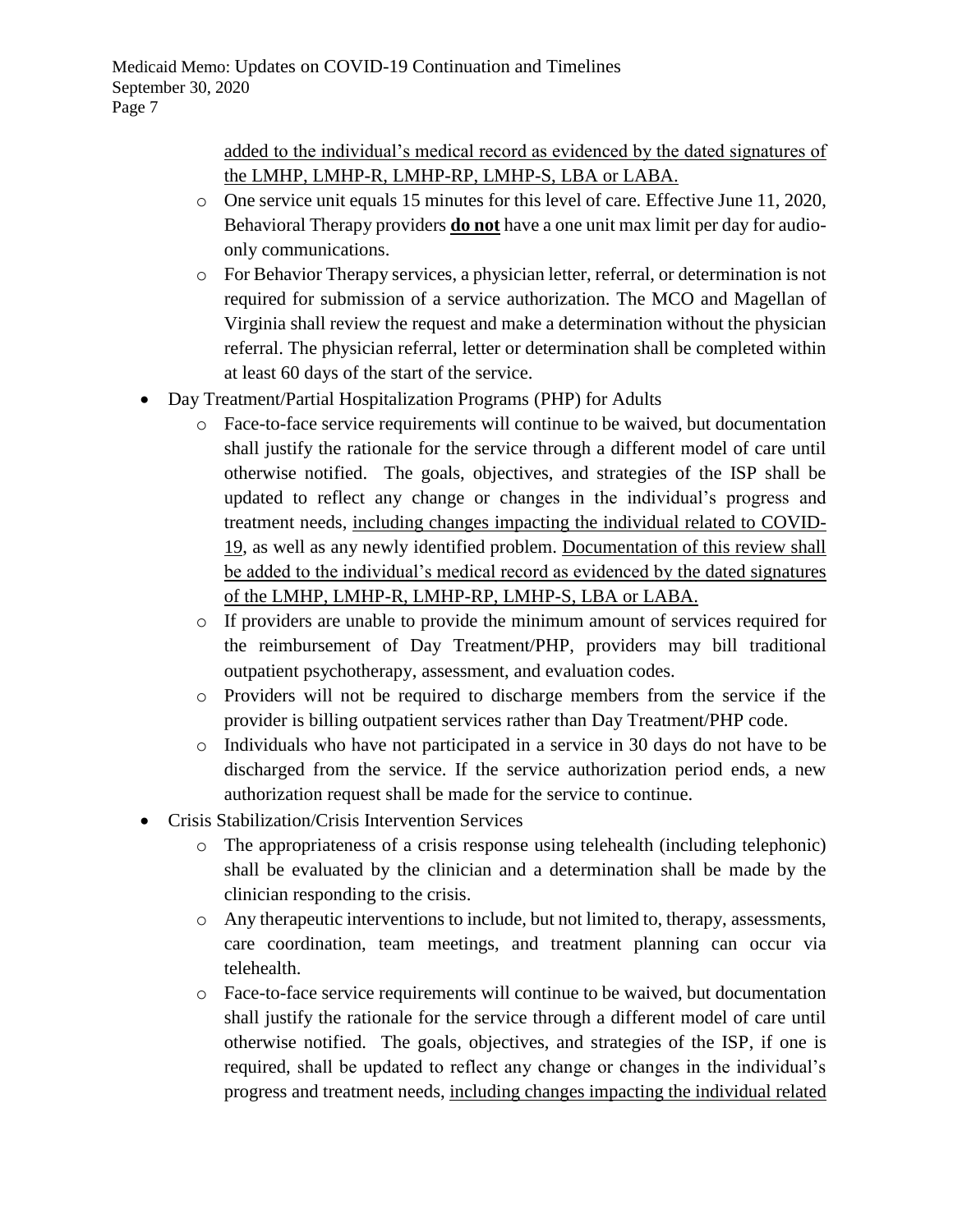to COVID-19 as well as any newly identified problem and documented according to the requirements in the CMHRS Provider manual.

- Independent Assessment Certification and Coordination Team (IACCT) Assessments
	- o IACCT Assessments may occur via telehealth or telephone communication.
	- o IACCT Assessments may be completed by out-of- network providers, but these individuals must be an independent evaluator separate from the residential facility. IACCT Assessments completed by an out-of-network provider must be coordinated with Magellan of Virginia.
- Psychiatric Inpatient, Facility Based Crisis Stabilization, Psychiatric Residential Treatment Facility (PRTF) and Therapeutic Group Home (TGH) Levels of Care
	- o The requirement for service authorization remains in place.
	- o Therapy, assessments, case management, team meetings, and treatment planning may occur via telehealth. The plan of care should be updated to include any change in service delivery as well as any change in goals, objectives, and strategies, including impacts on the individual due to COVID-19.
	- o For members in psychiatric inpatient, facility based crisis stabilization, PRTF and TGH, medical necessity for continuation of care may be waived if the individual is unable to transition to lower levels of care due to COVID-19 and quarantines. Please see the April 23, 2020 Magellan of Virginia provider notice for additional details on information needed to justify a delay in discharge due to COVID-19. The provider notice is available at the following link:

[https://www.magellanofvirginia.com/media/5555/04-23-20-discharges-related](https://www.magellanofvirginia.com/media/5555/04-23-20-discharges-related-to-covid-19.pdf)[to-covid-19.pdf](https://www.magellanofvirginia.com/media/5555/04-23-20-discharges-related-to-covid-19.pdf)

- o If an individual currently in a PRTF or TGH requires acute or inpatient medical treatment (non-psychiatric) for more than seven days for PRTF and ten days for TGH, the authorization will NOT be ended and the individual does not have to be discharged from the PRTF or TGH. For any subsequent admission to a PRTF or TGH, the previous admission shall be extended. The provider shall not bill for the time where the individual is admitted into acute care.
- o Providers should refer to guidance from the CDC regarding best practices for facilities.
- o If members are in need of quarantine because they are ill, the provider should coordinate their efforts with their department of health. More information can also be found on the VDH webpage.
- o If individuals are in need of quarantine and hospitals are attempting to step them down to a psychiatric unit or facility, we would encourage providers and clinicians to evaluate the appropriateness of this transfer or step down.
- o Service authorization requirements and medical necessity criteria will have to be met for admission into this level of care.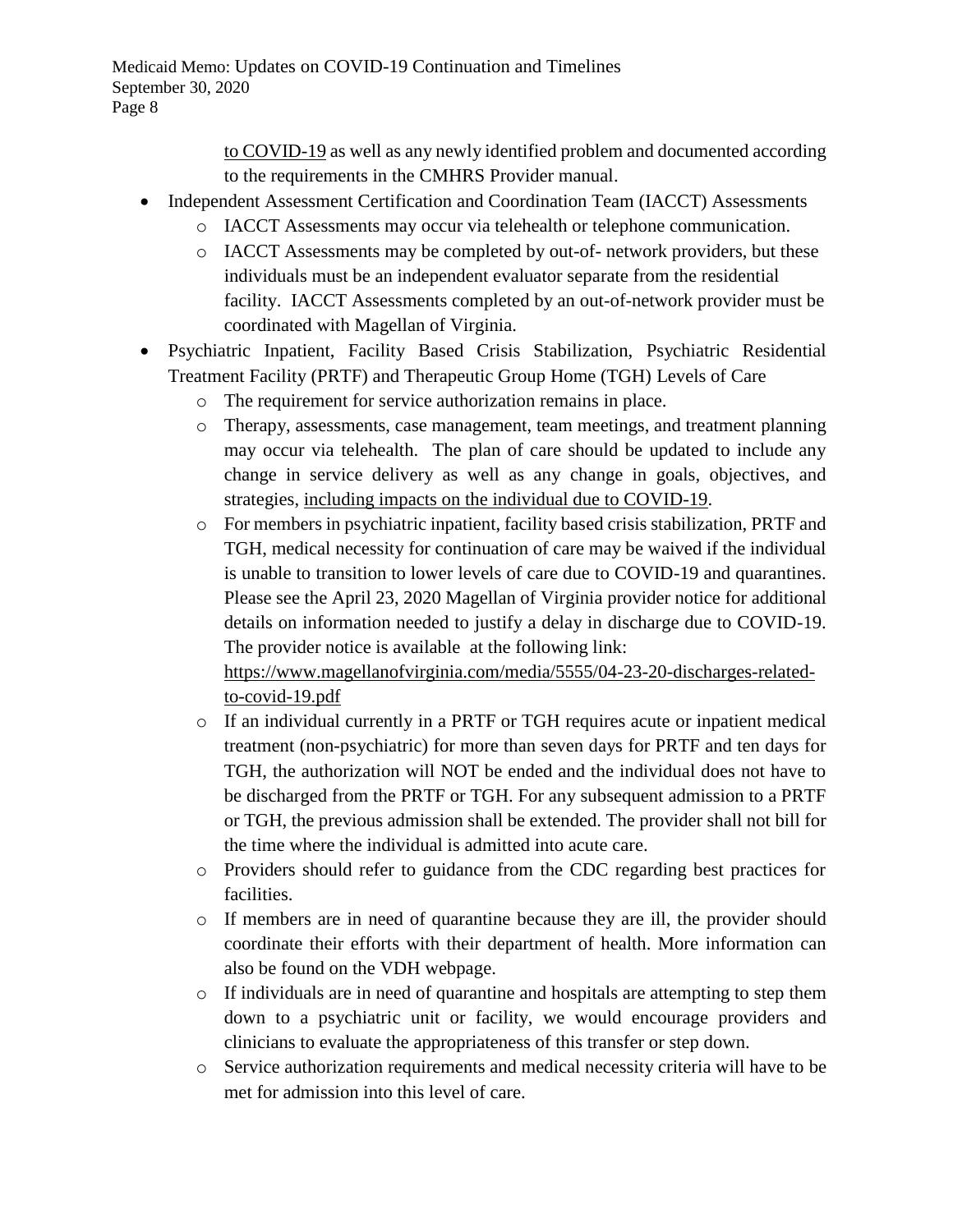*Policy Flexibilities Applicable to Addiction and Recovery Treatment Services (ARTS)*

- ASAM 2.1 and 2.5 Intensive Outpatient Programs (IOP) and Partial Hospitalization Programs (PHP)
	- o Face-to-face service requirements will continue to be waived, but documentation shall justify the rationale for the service through a different model of care until otherwise notified. Providers shall maintain appropriate documentation if the plan to provide or continue care deviates from the normal protocol or plan of care.
	- o Providers will not be required to discharge members from the service if the provider is billing outpatient services rather than PHP or IOP codes.
	- o If providers are unable to provide the minimum amount of services required for the reimbursement of PHP/IOP as detailed in the July 22, 2020 memo titled ["Changes to the Service Delivery Hour Requirements for Addiction and](https://www.virginiamedicaid.dmas.virginia.gov/wps/portal/!ut/p/z1/04_Sj9CPykssy0xPLMnMz0vMAfIjo8zivQJMHA2dDAx9LVxdHA0cjR0Dggxcgw2AQD-ckIIooLQBDuAI0h-FRYmjgVOQkZOxgYG7vxFWBShmeOlHpefkJwGdW5AbYZBl6qgIAIHkEAM!/dz/d5/L2dQdyEvd0hNQUJKSkEvNE5sSFl4MmNkZ25aSjJLUS9aNl9KUDRBMUIwMU04RURBMEEzQVBSMEVTMDAwMC9aNl9KUDRBMUIwMU1PSzhBMEEzQzhQUVZEMzQ0MS9aNl9KUDRBMUIwMU1PSzhBMEEzQzhQUVZEM0NRMC9aNl9KUDRBMUIwMU1PSzhBMEEzQzhQUVZEM0NRNy9aNl9KUDRBMUIwMU1PSzhBMEEzQzhQUVZEM0M2My9aNl9KUDRBMUIwMU1PSzhBMEEzQzhQUVZEM0NNNQ!!/)  [Recovery Treatment Services \(ARTS\) Intensive Outpatient Services \(IOPs\)](https://www.virginiamedicaid.dmas.virginia.gov/wps/portal/!ut/p/z1/04_Sj9CPykssy0xPLMnMz0vMAfIjo8zivQJMHA2dDAx9LVxdHA0cjR0Dggxcgw2AQD-ckIIooLQBDuAI0h-FRYmjgVOQkZOxgYG7vxFWBShmeOlHpefkJwGdW5AbYZBl6qgIAIHkEAM!/dz/d5/L2dQdyEvd0hNQUJKSkEvNE5sSFl4MmNkZ25aSjJLUS9aNl9KUDRBMUIwMU04RURBMEEzQVBSMEVTMDAwMC9aNl9KUDRBMUIwMU1PSzhBMEEzQzhQUVZEMzQ0MS9aNl9KUDRBMUIwMU1PSzhBMEEzQzhQUVZEM0NRMC9aNl9KUDRBMUIwMU1PSzhBMEEzQzhQUVZEM0NRNy9aNl9KUDRBMUIwMU1PSzhBMEEzQzhQUVZEM0M2My9aNl9KUDRBMUIwMU1PSzhBMEEzQzhQUVZEM0NNNQ!!/)  [Effective August 1, 2020 and Clarification for Partial Hospitalization Services](https://www.virginiamedicaid.dmas.virginia.gov/wps/portal/!ut/p/z1/04_Sj9CPykssy0xPLMnMz0vMAfIjo8zivQJMHA2dDAx9LVxdHA0cjR0Dggxcgw2AQD-ckIIooLQBDuAI0h-FRYmjgVOQkZOxgYG7vxFWBShmeOlHpefkJwGdW5AbYZBl6qgIAIHkEAM!/dz/d5/L2dQdyEvd0hNQUJKSkEvNE5sSFl4MmNkZ25aSjJLUS9aNl9KUDRBMUIwMU04RURBMEEzQVBSMEVTMDAwMC9aNl9KUDRBMUIwMU1PSzhBMEEzQzhQUVZEMzQ0MS9aNl9KUDRBMUIwMU1PSzhBMEEzQzhQUVZEM0NRMC9aNl9KUDRBMUIwMU1PSzhBMEEzQzhQUVZEM0NRNy9aNl9KUDRBMUIwMU1PSzhBMEEzQzhQUVZEM0M2My9aNl9KUDRBMUIwMU1PSzhBMEEzQzhQUVZEM0NNNQ!!/)  [\(PHS\) Requirements"](https://www.virginiamedicaid.dmas.virginia.gov/wps/portal/!ut/p/z1/04_Sj9CPykssy0xPLMnMz0vMAfIjo8zivQJMHA2dDAx9LVxdHA0cjR0Dggxcgw2AQD-ckIIooLQBDuAI0h-FRYmjgVOQkZOxgYG7vxFWBShmeOlHpefkJwGdW5AbYZBl6qgIAIHkEAM!/dz/d5/L2dQdyEvd0hNQUJKSkEvNE5sSFl4MmNkZ25aSjJLUS9aNl9KUDRBMUIwMU04RURBMEEzQVBSMEVTMDAwMC9aNl9KUDRBMUIwMU1PSzhBMEEzQzhQUVZEMzQ0MS9aNl9KUDRBMUIwMU1PSzhBMEEzQzhQUVZEM0NRMC9aNl9KUDRBMUIwMU1PSzhBMEEzQzhQUVZEM0NRNy9aNl9KUDRBMUIwMU1PSzhBMEEzQzhQUVZEM0M2My9aNl9KUDRBMUIwMU1PSzhBMEEzQzhQUVZEM0NNNQ!!/), providers may bill the most appropriate psychotherapy, assessment, and evaluation codes.
		- During the PHE, if CSACs or CSAC-Supervisees are performing substance use disorder (SUD) counseling within their scope of practice, DMAS will waive the requirement for only licensed practitioners to bill the psychotherapy codes. CSACs and CSAC-Supervisees will be allowed to bill using the most appropriate psychotherapy code based on the amount of time spent performing the service, bill under their licensed supervisor NPI and document the reason for billing the psychotherapy code by the CSAC or CSAC-Supervisee is due to not meeting the minimum time for billing the per diem.
	- o The goals, objectives, and strategies of the ISP shall be updated to reflect any change or changes in the individual's progress and treatment needs, including changes impacting the individual related to COVID-19, as well as any newly identified problem. Documentation of this review shall be added to the individual's medical record as evidenced by the dated signatures of the Credential Addiction Treatment Professional, LMHP-R, LMHP-RP or LMHP-S.

Individuals who have not participated in a service in 30 days do not have to be discharged from the service. If the service authorization period ends, a new authorization request shall be made for the service to continue.

- ASAM Levels 3.1 and Above
	- o Face-to-face service requirements will continue to be waived, but documentation shall justify the rationale for the service through a different model of care until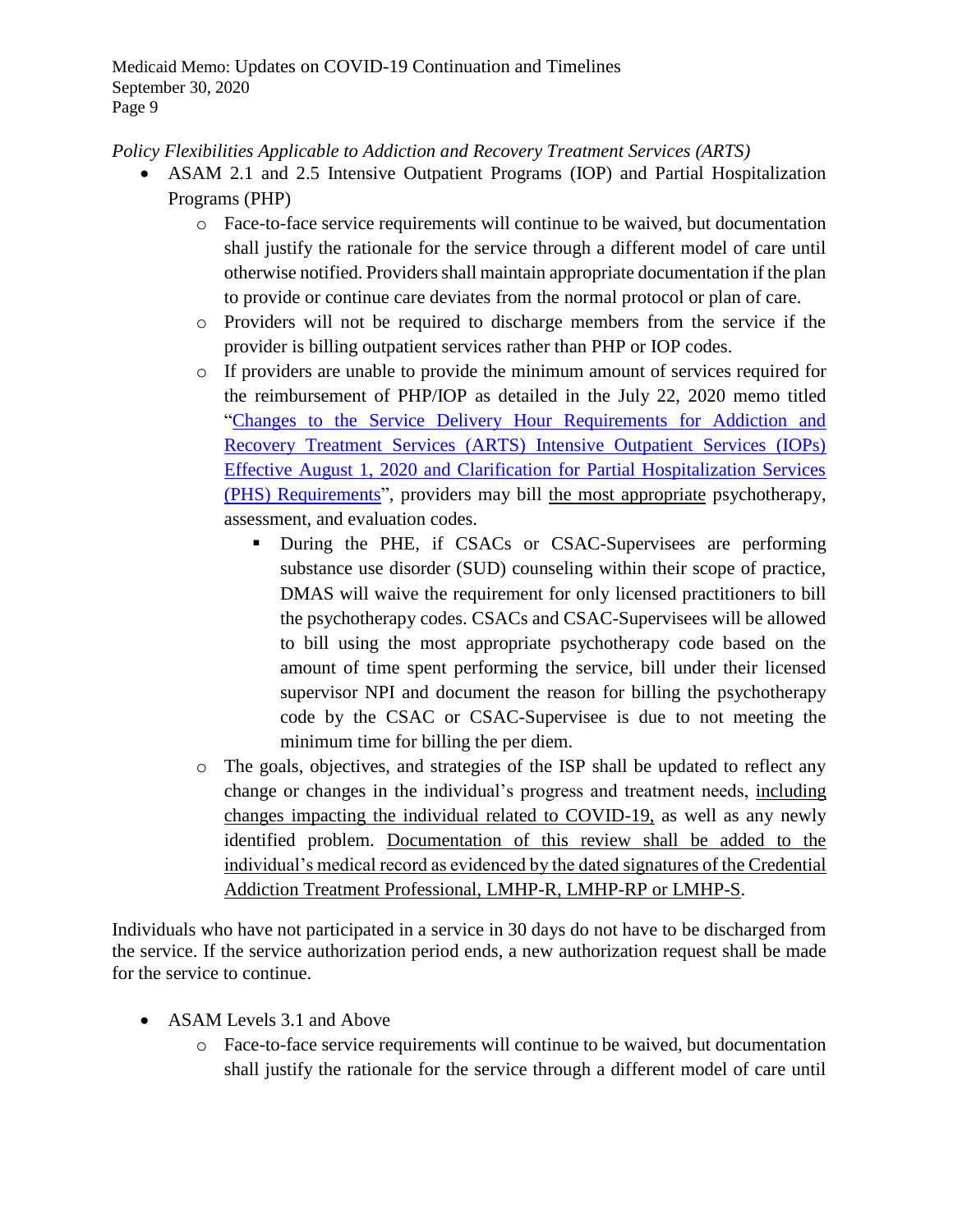otherwise notified. Providers shall maintain appropriate documentation if the plan to provide or continue care deviates from the normal protocol or plan of care.

- o Therapy, assessments, case management, care coordination, team meetings, and treatment planning can occur via telehealth or telephonic consults.
- o Providers shall maintain appropriate documentation if the plan to provide or continue care deviates from the normal protocol or plan of care. Please see additional details on information needed to justify a delay in discharge due to COVID-19:
	- For members in ASAM Level 3.1 and above, medical necessity for continuation of care may be waived if the individual is unable to transition to lower levels of care due to COVID-19 and quarantines. Please see the April 23, 2020 Magellan of Virginia provider notice for additional details on information needed to justify a delay in discharge due to COVID-19. The provider notice is available at the following link: [https://www.magellanofvirginia.com/media/5555/04-23-20-discharges](https://www.magellanofvirginia.com/media/5555/04-23-20-discharges-related-to-covid-19.pdf)[related-to-covid-19.pdf](https://www.magellanofvirginia.com/media/5555/04-23-20-discharges-related-to-covid-19.pdf)
- o Providers should refer to guidance from the [CDC](https://www.cdc.gov/coronavirus/2019-ncov/hcp/index.html?CDC_AA_refVal=https%3A%2F%2Fwww.cdc.gov%2Fcoronavirus%2F2019-ncov%2Fhealthcare-facilities%2Findex.html) regarding best practices for facilities.
- o If members need to be quarantined because they are ill, the provider should coordinate their efforts with their department of health. More information can also be found on the [VDH webpage.](http://www.vdh.virginia.gov/)
- o If individuals need to be quarantined and hospitals are attempting to step them down to a lower ASAM Level of Care, we would encourage providers and clinicians to evaluate the appropriateness of this transfer or step down.
- o Service authorization requirements and medical necessity criteria as noted in this memo will have to be met for admission into this level of care.
- o The goals, objectives, and strategies of the ISP shall be updated to reflect any change or changes in the individual's progress and treatment needs, including changes impacting the individual related to COVID 19 as well as any newly identified problem. Documentation of this review shall be added to the individual's medical record as evidenced by the dated signatures of the Credential Addiction Treatment Professional, LMHP-R, LMHP-RP or LMHP-S.

# *Opioid Treatment Programs (OTP) and Preferred Office-Based Opioid Treatment (OBOT) Services*

Individuals with Opioid Use Disorder (OUD) may have high-risk co-morbidities such as chronic obstructive pulmonary disease (COPD), cirrhosis, or HIV that may increase the risk of severe disease related to COVID-19. In light of the potential risk of exposure to COVID19, as well as barriers to accessing treatment due to illness, quarantine, and risk of serious illness, we ask providers and staff to exercise clinical judgment and to prioritize the continuation of members' medication for treatment of OUD (MOUD).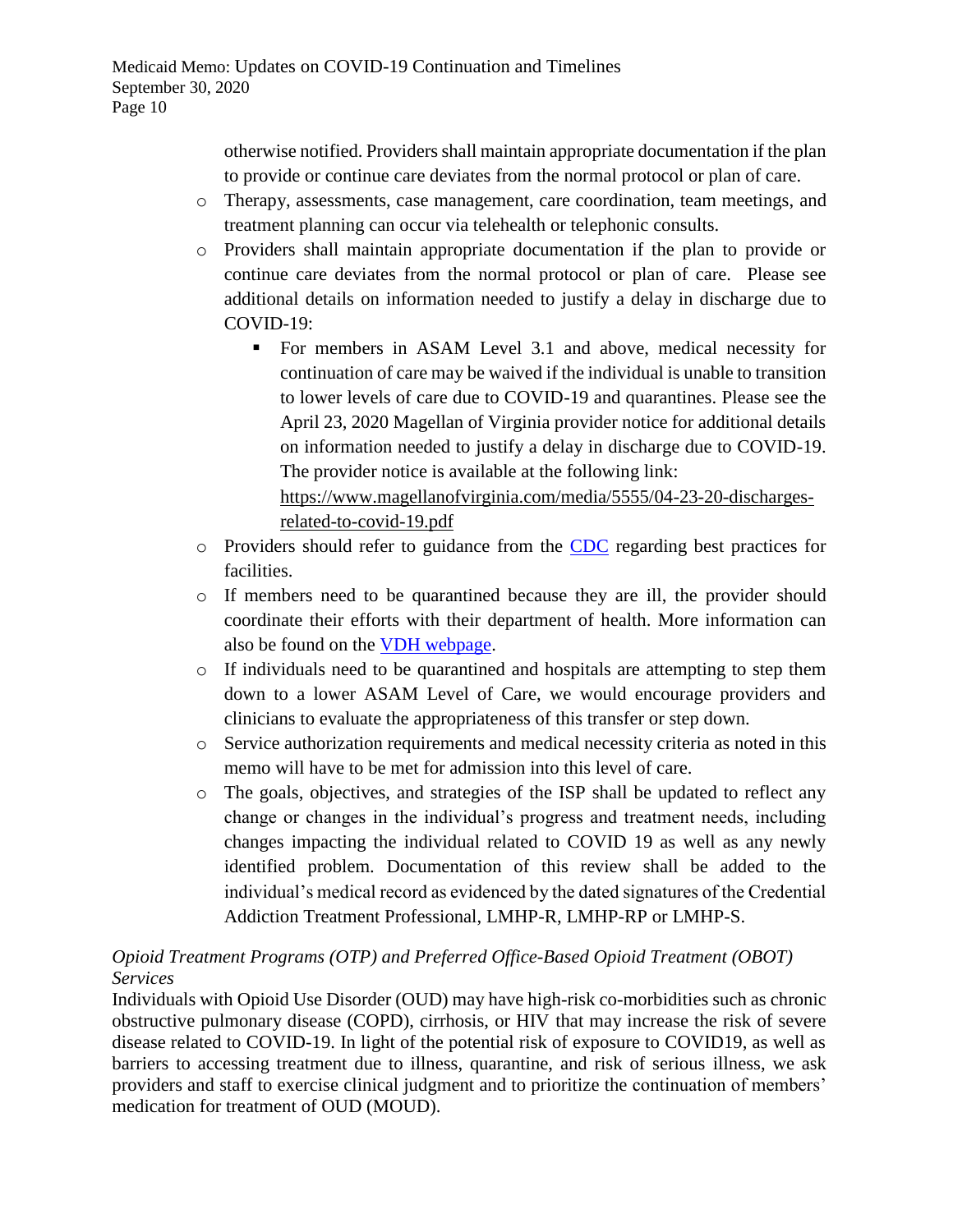In line with the updated National Practice Guidelines issued by the American Society of Addiction Medicine (ASAM), DMAS is instructing providers of medication assisted treatment (MAT) to not delay initiation or continuation of medication due to a member's inability to see medical or behavioral health clinicians face-to-face. DMAS expects that Preferred OBOTs and OTPs remain open and accept new patients interested in MAT initiation during this time. If a Preferred OBOT or OTP is at member capacity for MAT services, the Preferred OBOT or OTP should have procedures in place to connect individuals with care.

DMAS is especially mindful of the mental and emotional duress that may be experienced by Medicaid members as well as potential disruptions in illicit drug supply that may encourage individuals to seek treatment and the importance of initiating MAT during this time. DMAS echoes SAMHSA in the strong recommendation of "the use of telehealth and/or telephonic services to provide evaluation and treatment of patients. These resources can be used for initial evaluations including evaluations for consideration of the use of buprenorphine products to treat opioid use disorder".

[\(https://www.samhsa.gov/sites/default/files/considerations-care-treatment-mentalsubstance](https://www.samhsa.gov/sites/default/files/considerations-care-treatment-mentalsubstance-use-disorders-covid19.pdf)[use-disorders-covid19.pdf\)](https://www.samhsa.gov/sites/default/files/considerations-care-treatment-mentalsubstance-use-disorders-covid19.pdf)

- OTPs and Preferred OBOT Providers are considered essential medical services. Thus, providers shall be making efforts to ensure current members have access to life saving medications. Providers shall also be making necessary arrangements to serve new members who are in need of initiation of medication assisted treatment. The initiation of MOUD can be done through telehealth during the PHE.
- DMAS also recognizes that members may not be able to pick up their medications from OTPs during this PHE. Thus, DMAS will allow OTP providers to deliver the medications to the member's location and be reimbursed for this service.
	- o For delivery of up to a two week supply of medications: Bill 5 units of H0020 at \$8.00/unit (equates to \$40.00 or 70 miles round trip applying the federal personal mileage rate of 57.5 cents per mile).
	- o For delivery of three weeks or greater supply of medications: Bill 10 units of H0020 at \$8.00/unit (equates to \$80.00 or 140 miles round trip).
- DMAS is allowing flexibility of the rule defined in the ARTS program manual, which limits the reimbursement of medication administration encounters within OTPs to only those encounters when the member is presenting in-person, daily, to get their medication dose.
	- o The OTPs have received approval from the State Opioid Response Authority to administer medication as take-home dosages, up to a 28-day supply, to minimize exposure of COVID-19 to staff and patients.
	- o Thus, DMAS is allowing for the reimbursement of the medication encounter for the total number of days' supplied of the take-home medication. This flexibility is critical to minimize face-to-face contact during the emergency.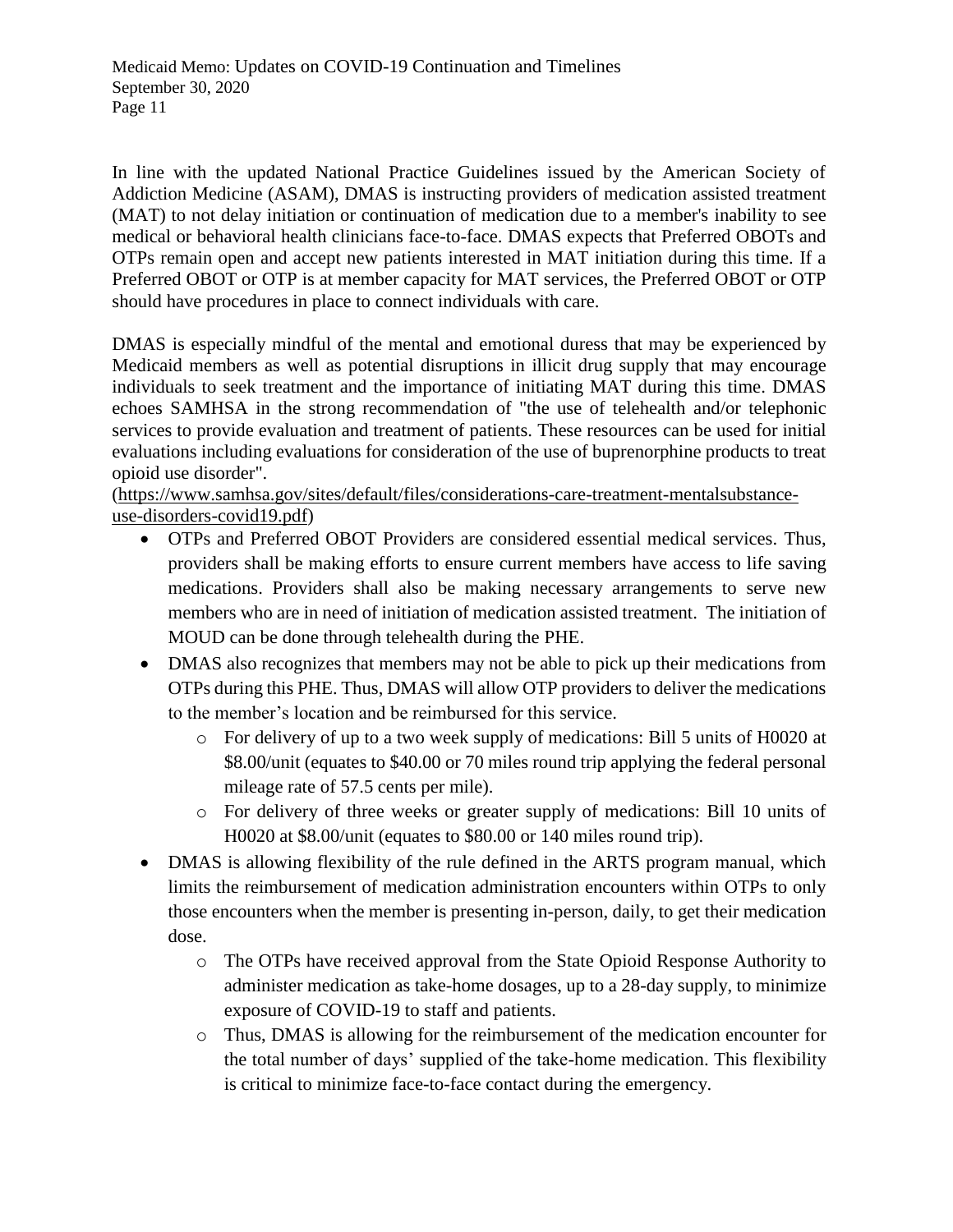Medicaid Memo: Updates on COVID-19 Continuation and Timelines September 30, 2020 Page 12

 Effective the date of this memo, DMAS is allowing Preferred OBOTs and OTPs the flexibility during the PHE to review and update the IPOC at least every 90 calendar days instead of every 30 days to alleviate some burden on providers. Providers shall modify the IPOC as the needs and progress of the member changes. An IPOC that is not updated either every 90 calendar days or as the member's needs and progress change shall be considered outdated.

## *Back-Up Staff*

Preferred OBOTs, OTPs, in-network buprenorphine waivered practitioners, and behavioral health clinicians shall be prepared in the case of staff illness, including making arrangements for backup prescribers and behavioral health clinicians. DMAS recommends making these arrangements in advance and ensuring in-network back-up providers are available for each Medicaid MCO or Magellan of Virginia for fee-for-service member. If an in-network provider is not available for a member, providers shall contact MCO or Magellan of Virginia Network Relations staff.

## *Counseling and Other Requirements*

During the PHE, DMAS is allowing the counseling component of Medication Assisted Treatment (MAT) to be provided via telehealth or telephone communication. If a Preferred OBOT or OTP member is unable to participate in counseling services due to COVID-19, DMAS will not penalize the Preferred OBOT or OTP provider for the missed services.

The provider must have emergency procedures in place to address the needs of any member in a psychiatric crisis. The provider should also ensure that the member continues to have access to medications to treat OUD, as well as care coordination activities as appropriate. Preferred OBOT and OTP providers may continue to bill for care coordination that is provided telephonically and in the absence of counseling services, if necessary and appropriate.

## *Face-to-Face Contact Requirements*

Face-to-face contact requirements are waived for care coordinators, counselors, and peer recovery support specialists within Preferred OBOT or OTP. Staff members may use telehealth, including telephonic communication, and should use the same billing codes. Any type of contact with the member shall be documented, including the method of contact (face-to-face, telehealth, telephonic.) This includes obtaining verbal signatures from members in conducting the reviews for IPOCS and ISPs.

## *Urine Drug Tests*

Providers should use clinical judgment when requiring urine drug tests to minimize clinic and member exposure to COVID-19. DMAS will not penalize Preferred OBOTs or OTP's for missed urine drug tests during the PHE. DMAS encourages providers to familiarize themselves with the recent bulletin ["Guidance for the use of Urine Drug Testing in Substance Use Disorder](https://www.virginiamedicaid.dmas.virginia.gov/wps/portal/!ut/p/z1/04_Sj9CPykssy0xPLMnMz0vMAfIjo8zivQJMHA2dDAx9LVxdHA0cjR0Dggxcgw2AQD-ckIIooLQBDuAI0h-FRYmjgVOQkZOxgYG7vxFWBShmeOlHpefkJwGdW5AbYZBl6qgIAIHkEAM!/dz/d5/L2dQdyEvd0hNQUJKSkEvNE5sSFl4MmNkZ25aSjJLUS9aNl9KUDRBMUIwMU04RURBMEEzQVBSMEVTMDAwMC9aNl9KUDRBMUIwMU1PSzhBMEEzQzhQUVZEMzQ0MS9aNl9KUDRBMUIwMU1PSzhBMEEzQzhQUVZEM0NRMC9aNl9KUDRBMUIwMU1PSzhBMEEzQzhQUVZEM0NRNy9aNl9KUDRBMUIwMU1PSzhBMEEzQzhQUVZEM0M2My9aNl9KUDRBMUIwMU1PSzhBMEEzQzhQUVZEM0NNNQ!!/)  [\(SUD\) Treatment"](https://www.virginiamedicaid.dmas.virginia.gov/wps/portal/!ut/p/z1/04_Sj9CPykssy0xPLMnMz0vMAfIjo8zivQJMHA2dDAx9LVxdHA0cjR0Dggxcgw2AQD-ckIIooLQBDuAI0h-FRYmjgVOQkZOxgYG7vxFWBShmeOlHpefkJwGdW5AbYZBl6qgIAIHkEAM!/dz/d5/L2dQdyEvd0hNQUJKSkEvNE5sSFl4MmNkZ25aSjJLUS9aNl9KUDRBMUIwMU04RURBMEEzQVBSMEVTMDAwMC9aNl9KUDRBMUIwMU1PSzhBMEEzQzhQUVZEMzQ0MS9aNl9KUDRBMUIwMU1PSzhBMEEzQzhQUVZEM0NRMC9aNl9KUDRBMUIwMU1PSzhBMEEzQzhQUVZEM0NRNy9aNl9KUDRBMUIwMU1PSzhBMEEzQzhQUVZEM0M2My9aNl9KUDRBMUIwMU1PSzhBMEEzQzhQUVZEM0NNNQ!!/) posted September 4, 2020.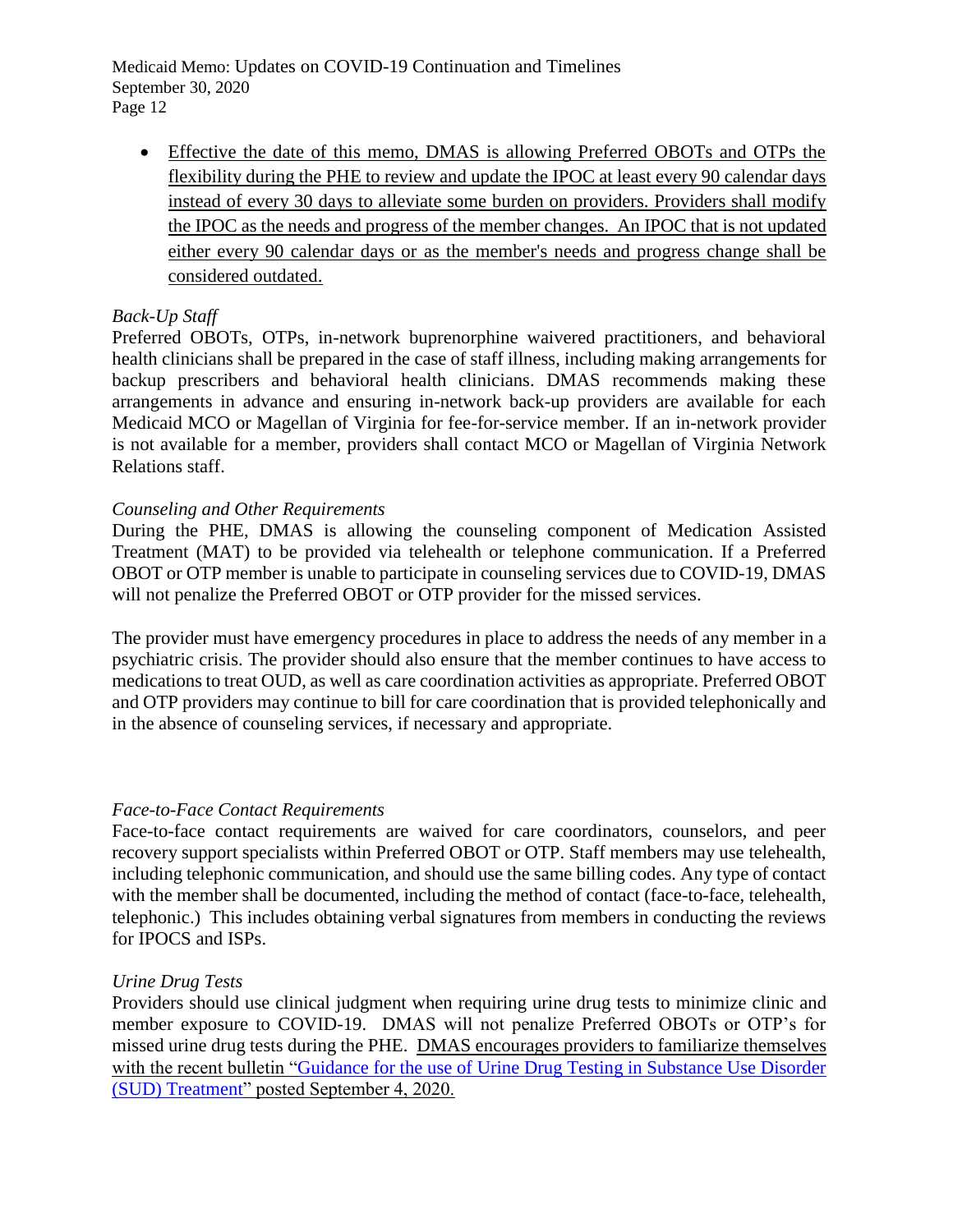# *Providing MOUD via Telehealth*

Under the Ryan Haight Act of 2008, general requirements are that the prescribing practitioner shall have conducted at least one in-person medical evaluation of the patient before prescribing a controlled substance (including buprenorphine and buprenorphine/naloxone) for treatment of addiction. However, during the federal PHE, the Drug Enforcement Agency (DEA) has lifted the requirements under the Ryan Haight Act of 2008 for prescribing practitioner to have conducted at least one in-person medical evaluation of the patient before prescribing a controlled substance scheduled  $II - V$ , including buprenorphine and buprenorphine/naloxone for treatment of addiction. For as long as the federal HHS designation of a PHE remains in effect, DEAregistered practitioners may issue prescriptions for controlled substances to patients for whom they have not conducted an in-person medical evaluation, provided all of the following conditions are met:

- The prescription is issued for a legitimate medical purpose by a practitioner acting in the usual course of his/her professional practice.
- The telemedicine communication is conducted by questioning the patient over the telephone or via telemedicine using a real-time, two-way, audio-visual communications device.
- The practitioner is acting in accordance with applicable Federal and State law. Provided the practitioner satisfies the above requirements, the practitioner may issue the prescription using any of the methods of prescribing currently available and in the manner set forth in the DEA regulations. Thus, the practitioner may issue a prescription either electronically (for schedules II-V) or by calling in an emergency schedule II prescription to the pharmacy, or by calling in a schedule III-V prescription to the pharmacy (See the [DEA Decision Tree\)](https://www.deadiversion.usdoj.gov/GDP/(DEA-DC-023)(DEA075)Decision_Tree_(Final)_33120_2007.pdf).
- The initial visit for Buprenorphine prescribing via home as originating site is allowed as long at the DEA requirements are met above. The telepresenter requirements do not apply when member is at home as the origination site.

## *Buprenorphine (Schedule III) Products and Refills*

As noted in the March 19, 2020 memo, Fee-for-Service and Medicaid managed care health plans will:

1) Suspend all drug co-payments for Medicaid, FAMIS and FAMIS Moms members.

2) Cover a maximum of a 90 day supply for all drugs excluding Schedule II drugs. In Virginia, Schedule II drugs include most opioids, amphetamines, methylphenidate, etc. A complete list of Schedule II drugs can be found at: [https://law.lis.virginia.gov/vacode/title54.1/chapter34/section54.1-3448/.](https://law.lis.virginia.gov/vacode/title54.1/chapter34/section54.1-3448/)

3) Suspend refill "too soon" edits for all drugs prescribed for 34 days or less. Drugs dispensed for 90 days will be subject to a 75% refill "too-soon" edit. Patients will only be able to get a subsequent 90 day supply of drugs after 75% of the prescription has been used (approximately day 68).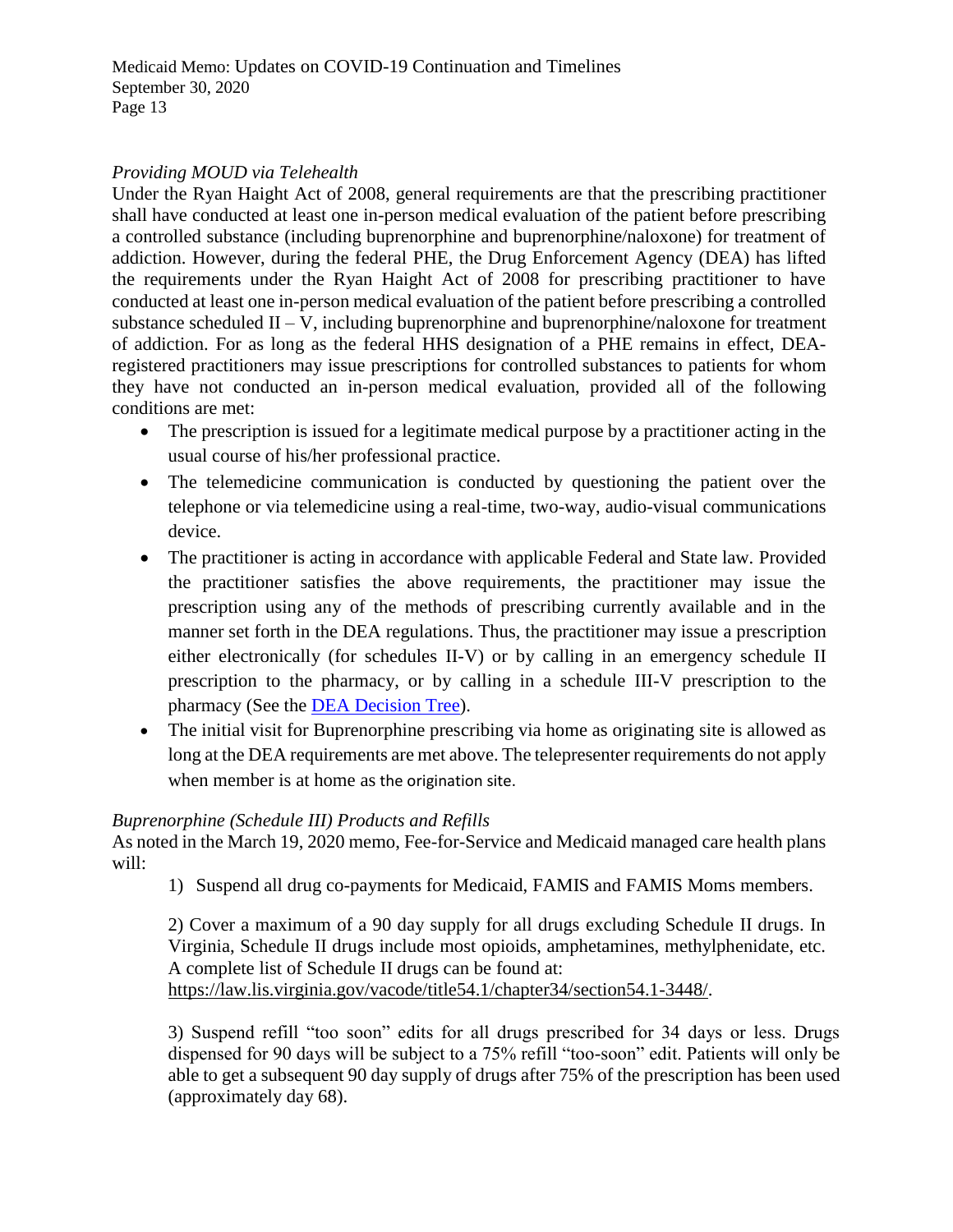4) Federal and state law prohibit the early refilling of Schedule II drugs except in the case of an emergency. Pharmacists should refer to Virginia Board of Pharmacy's guidance for emergency fill procedures.

Pharmacists and prescribers must continue to comply with all applicable state and federal laws and regulations related to the prescribing and dispensing of controlled substances. Pharmacists are encouraged to review the Virginia Board of Pharmacy's "Emergency Provisions for Pharmacists during the COVID-19 Declared Emergency" for additional guidance available [www.dhp.virginia.gov/Pharmacy.](file:///C:/Users/vmh49622/Desktop/www.dhp.virginia.gov/Pharmacy)

## *Naloxone*

Providers are advised to write prescriptions for naloxone for members in case of interruptions in community-based distribution.

## *Preferred OBOT Prescription Management*

During the PHE, DMAS asks Preferred OBOTS to consider giving individuals who are deemed 'clinically stable' longer prescription lengths of buprenorphine containing products, as permitted by the Virginia Board of Pharmacy. 'Clinically stable' should be determined by the prescribing provider's clinical judgment and care team. DMAS encourages providers to consider a minimum two-week supply of buprenorphine-containing products, and telehealth or telephonic follow up when clinically appropriate to lessen an individual's risk of coming into contact with persons who may be carrying the virus. Providers should review proper prescription storage for the safety and well-being of members.

### *Sublocade and Vivitrol*

If a member is receiving subcutaneous buprenorphine (Sublocade) and cannot attend a clinic, providers can transition the member to sublingual buprenorphine (Suboxone) without additional in-person examinations. Similarly, members receiving intramuscular naltrexone (Vivitrol) may be transitioned to oral naltrexone without an additional examination.

### *In-Network Buprenorphine Waivered Practitioners*

Information contained in this section for MAT applies to in-network buprenorphine waivered practitioners. Please note that if providers are not approved as Preferred OBOT providers, care coordination is not a reimbursable service.

Providers are encouraged to frequently access the Agency's website to check the central COVID-19 response page for both Frequently Asked Questions (FAQs) and guidance regarding new flexibilities as they are implemented. For additional questions about this memo or other COVID-19 related issues, the agency has created a centralized point of access for submission at [http://dmas.virginia.gov/contactforms/#/general.](http://dmas.virginia.gov/contactforms/%23/general) Questions may also be submitted to [COVID19@dmas.virginia.gov.](file:///C:/Users/vmh49622/Desktop/COVID19@dmas.virginia.gov)

If you have additional questions about the behavioral health specific portions of these memos, you may email [EnhancedBH@dmas.virginia.gov](file:///C:/Users/vmh49622/Desktop/EnhancedBH@dmas.virginia.gov) or [SUD@dmas.virginia.gov](file:///C:/Users/vmh49622/Desktop/SUD@dmas.virginia.gov) in addition to the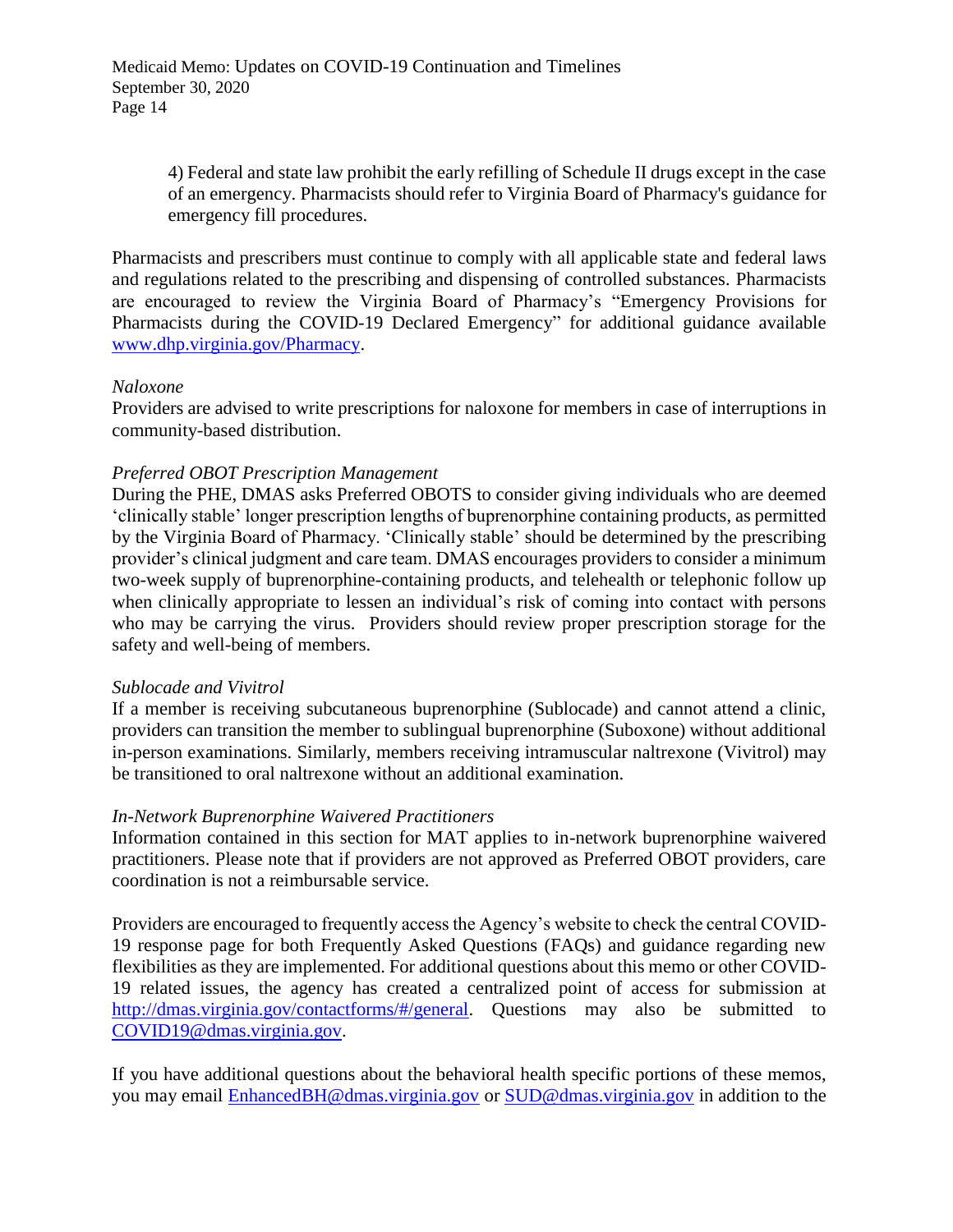centralized access point that was noted in the paragraph above.

| <b>PROVIDER CONTACT INFORMATION &amp; RESOURCES</b> |                                                                                                         |  |
|-----------------------------------------------------|---------------------------------------------------------------------------------------------------------|--|
| Virginia Medicaid Web Portal                        |                                                                                                         |  |
| <b>Automated Response System (ARS)</b>              |                                                                                                         |  |
| Member eligibility, claims status,                  |                                                                                                         |  |
| payment status, service limits, service             | www.virginiamedicaid.dmas.virginia.gov                                                                  |  |
| authorization status, and remittance                |                                                                                                         |  |
| advice.                                             |                                                                                                         |  |
| <b>Medicall (Audio Response System)</b>             |                                                                                                         |  |
| Member eligibility, claims status,                  |                                                                                                         |  |
| payment status, service limits, service             | 1-800-884-9730 or 1-800-772-9996                                                                        |  |
| authorization status, and remittance                |                                                                                                         |  |
| advice.                                             |                                                                                                         |  |
| <b>KEPRO</b>                                        |                                                                                                         |  |
| Service authorization information for               |                                                                                                         |  |
| fee-for-service members.                            | https://dmas.kepro.com/                                                                                 |  |
|                                                     |                                                                                                         |  |
|                                                     |                                                                                                         |  |
| <b>Managed Care Programs</b>                        |                                                                                                         |  |
|                                                     | Medallion 4.0, Commonwealth Coordinated Care Plus (CCC Plus), and Program of All-Inclusive Care for     |  |
|                                                     | the Elderly (PACE). In order to be reimbursed for services provided to a managed care enrolled          |  |
|                                                     | individual, providers must follow their respective contract with the managed care plan/PACE             |  |
|                                                     | provider. The managed care plan may utilize different guidelines than those described for Medicaid fee- |  |
| for-service individuals.                            |                                                                                                         |  |
| <b>Medallion 4.0</b>                                | http://www.dmas.virginia.gov/#/med4                                                                     |  |
| <b>CCC Plus</b>                                     | http://www.dmas.virginia.gov/#/cccplus                                                                  |  |
| <b>PACE</b>                                         | http://www.dmas.virginia.gov/#/longtermprograms                                                         |  |
| <b>Magellan Behavioral Health</b>                   | www.MagellanHealth.com/Provider                                                                         |  |
| <b>Behavioral Health Services</b>                   |                                                                                                         |  |
|                                                     | For credentialing and behavioral health service information,<br>visit:                                  |  |
| Administrator, check eligibility, claim             |                                                                                                         |  |
| status, service limits, and service                 | www.magellanofvirginia.com, email:                                                                      |  |
| authorizations for fee-for-service                  | VAProviderQuestions@MagellanHealth.com,or                                                               |  |
| members.                                            | Call: 1-800-424-4046                                                                                    |  |
| <b>Provider HELPLINE</b>                            |                                                                                                         |  |
| Monday-Friday 8:00 a.m.-5:00 p.m.                   | 1-804-786-6273                                                                                          |  |
| For provider use only, have Medicaid                | 1-800-552-8627                                                                                          |  |
| Provider ID Number available.                       |                                                                                                         |  |
| Aetna Better Health of Virginia                     | www.aetnabetterhealth.com/Virginia                                                                      |  |
|                                                     | 1-800-279-1878                                                                                          |  |
| Anthem HealthKeepers Plus                           | www.anthem.com/vamedicaid                                                                               |  |
|                                                     | 1-800-901-0020                                                                                          |  |
| Magellan Complete Care of Virginia                  | www.MCCofVA.com                                                                                         |  |
|                                                     | 1-800-424-4518 (TTY 711) or 1-800-643-2273                                                              |  |
| <b>Optima Family Care</b>                           | 1-800-881-2166                                                                                          |  |
| <b>United Healthcare</b>                            | www.Uhccommunityplan.com/VA                                                                             |  |